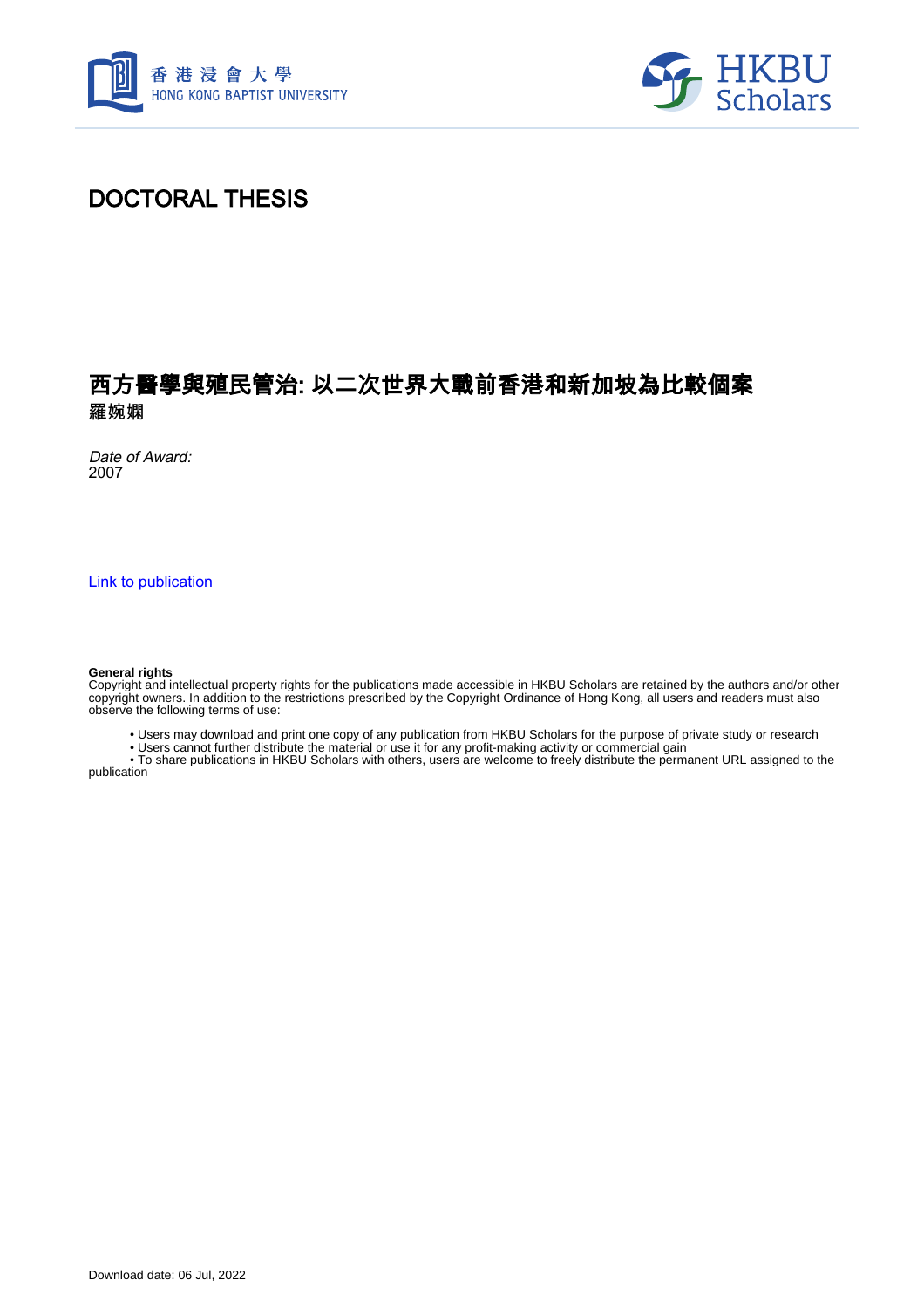西方醫學與殖民管治﹕ 以二次世界大戰前香港和新加坡為比較個案 **Western Medicine and Colonial Rule: Pre-WWII Hong Kong and Singapore** 

**as Comparative Cases** 

羅婉嫻

哲學博士學位課程

指導老師﹕黃文江博士

香港浸會大學

二零零七年八月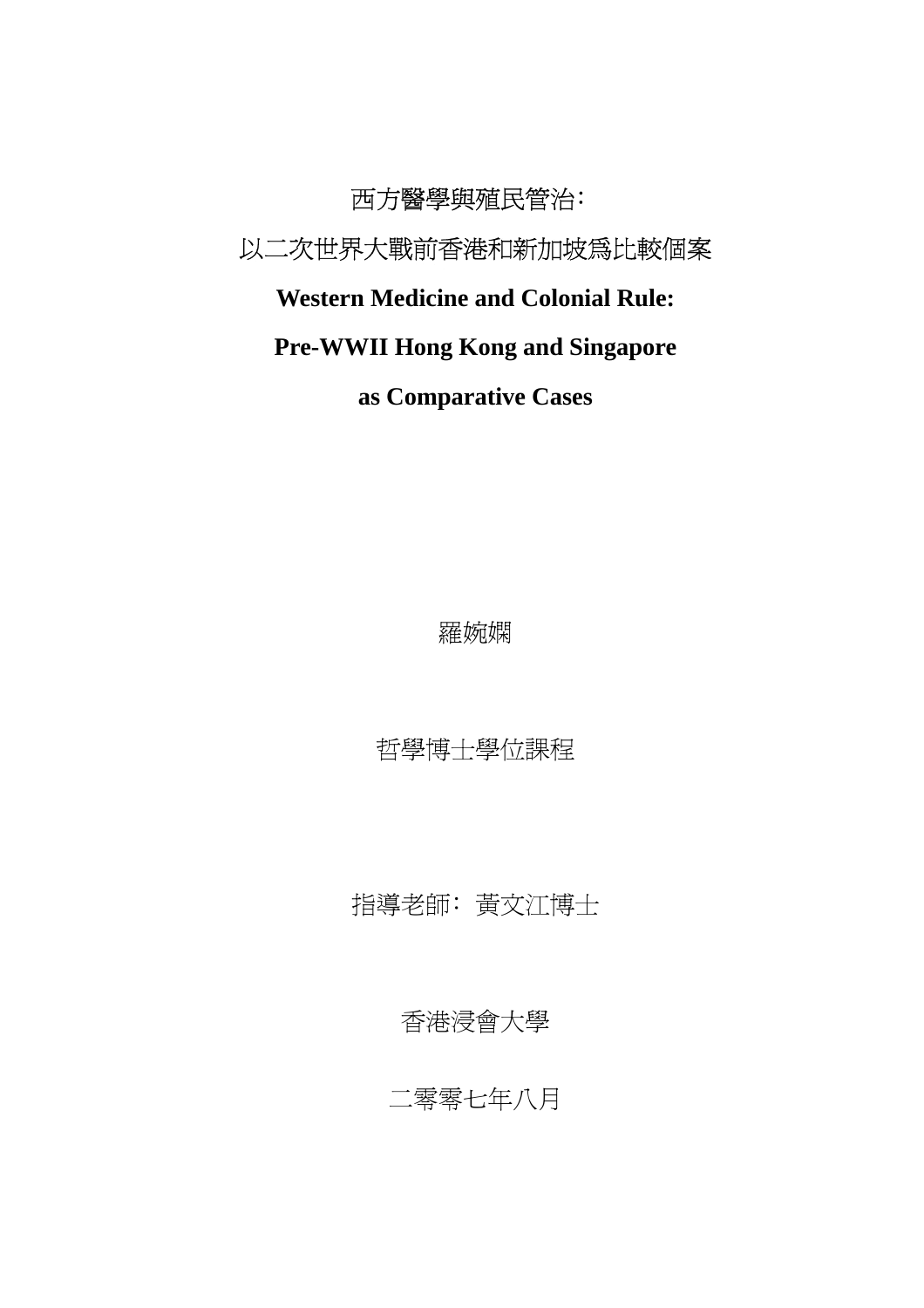## 提要

西方醫學因西方國家的殖民政策,而擴展至非西方國家,香港和新加坡 的西醫發展源於英國的殖民管治。殖民初期因政府的財政緊絀和管治不穩, 所以政府沒有將西醫引入殖民地。但因歐人和英軍在殖民地患病的情況嚴 重,故香港政府開辦國家醫院,新加坡政府則設中央醫院。後社區資助興辦 香港雅麗氏紀念醫院和新加坡陳篤生醫院,為殖民地人民提供西醫治療服 務。早期兩地政府的醫療政策以維持醫院治療為主,從而防止疾病蔓延為疫 症。隨各西方國家爭奪殖民地白熱化,迫使殖民政府正視殖民地的健康。如 1894 年香港鼠疫爆發引起國際的關注,港府以果斷的態度執行控制鼠疫政 策,以防止鼠疫對外傳播,影響香港的管治和英國的聲譽。另隨熱帶醫學的 興起,英國熱帶醫學專家的意見成為殖民地醫療政策的重要考慮因素,令殖 民政府更有決心處理殖民地的疾病。如新加坡政府研究根治腳氣病的方法, 以及執行防止瘧疾蔓延的政策。至 20 世紀在社區和政府的資助下,兩地開辦 醫學院培訓本地西醫醫生,擴大殖民地的西醫體制,推動西醫本地化。而且 兩地的醫學院均獲英國醫務委員會的認同,反映殖民地的西醫發展朝著英國 的西醫水準發展。西醫不僅治療殖民地的疾病,更代表了西方文化在非西方 世界的影響。

ii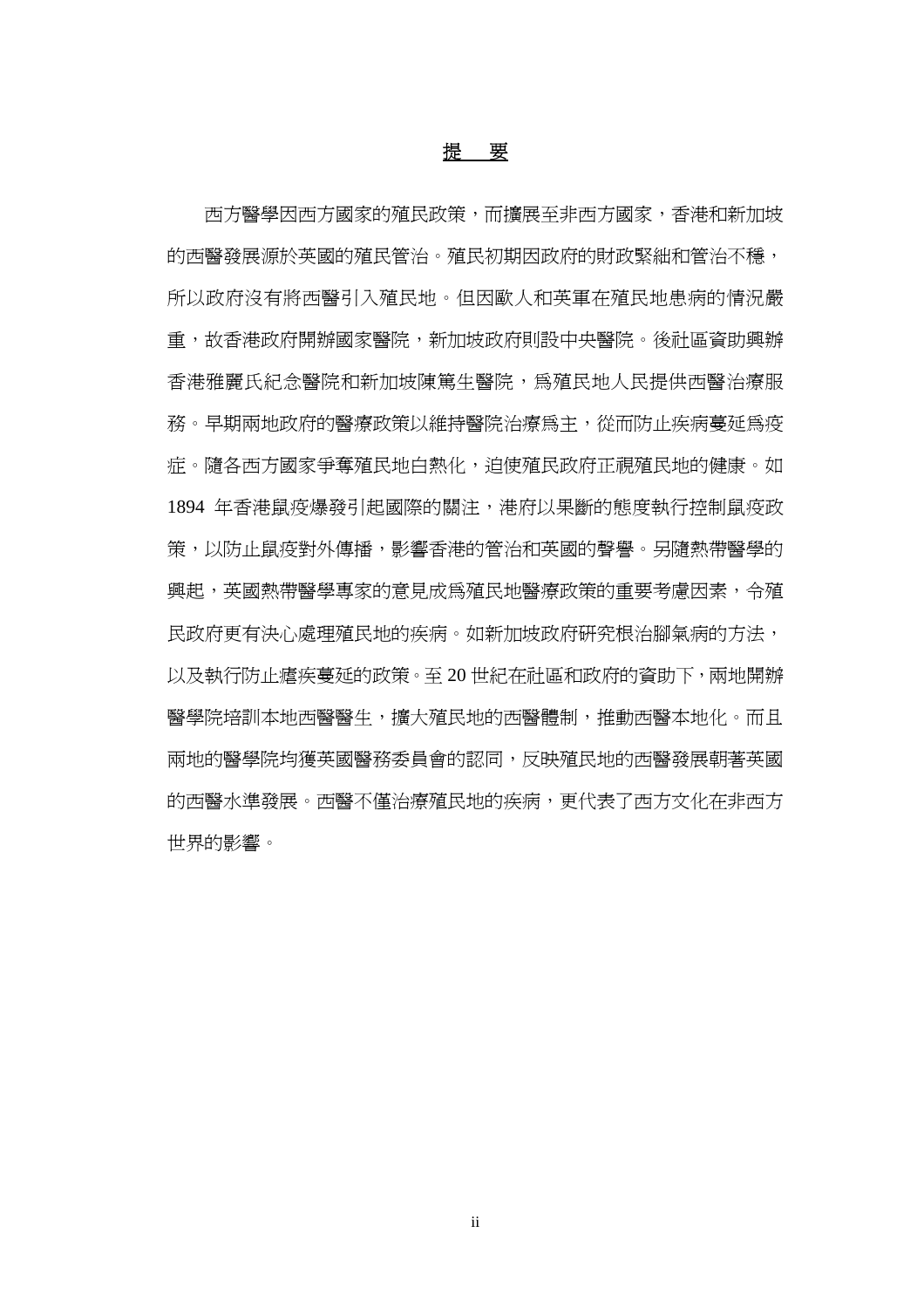### **Abstract**

Western medicine was transplanted to the non-Western world through imperialism. The same is true in Hong Kong and Singapore. During the early colonial period, due to political instability and financial difficulties, colonial governments did not replace indigenous medicine by western medicine. However because of the higher mortality rate of Europeans and British soldiers, the governments of Hong Kong and Singapore established Government Civil Hospital and General Hospital respectively. The Alice Memorial Hospital in Hong Kong and Tan Tock Seng's Hospital in Singapore were established upon the generous donations and subscriptions form the public. In order to control diseases and epidemics, governments provided Western treatment in hospitals, that constituted a major colonial policy during the 19 century. While colonies were expanded, epidemic in colonies became international affairs, such as the Hong Kong's Bubonic Plague in 1894. In order to prevent the widespread of plagues and protect the reputation of British Empire, Hong Kong government took anti-plague measures immediately. As the rise of Tropical Medicine, British tropical medicine experts became prominent advisers keenly sought after by the colonies. Colonial governments were driven to pay more attention to tropical diseases. In Singapore, medical officers tried to cure Beri-beri through many different methods and developed regulations to control Malaria. In the early 20 century, under the support of community and government, Hong Kong and Singapore established medical schools to train more practitioners of Western medicine. It strengthened the social and public confidence in Western medical services. Moreover, due to the fact that medical schools in Hong Kong and Singapore were recognized by British General Medical Council, the prevailing of the British standards in the practice of Western Medicine became possible. As a result, Western medicine not only controlled diseases, but it also became a revealing representation of the expansion of Western culture in the non-Western world.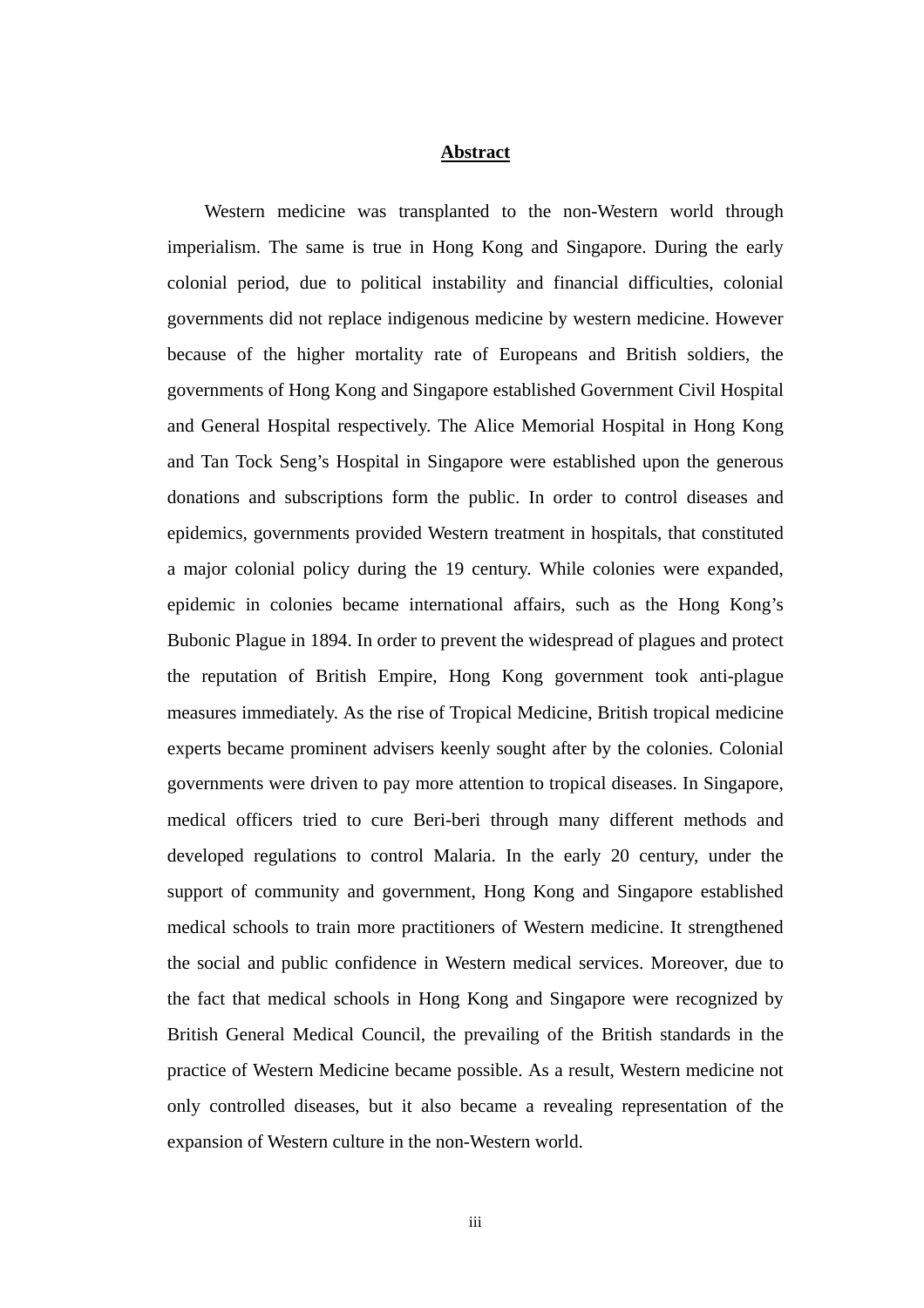| 第一節      |               |  |
|----------|---------------|--|
| 第二節      |               |  |
| 第三節      |               |  |
| 1)       |               |  |
| 2)       |               |  |
| 3)       |               |  |
| 第二章      |               |  |
| -節<br>第一 |               |  |
| 1)       |               |  |
|          | $\mathbf{i}$  |  |
|          | $\mathbf{ii}$ |  |
|          | iii)          |  |
|          |               |  |
| 2)       |               |  |
| 3)       |               |  |
| 第二節      |               |  |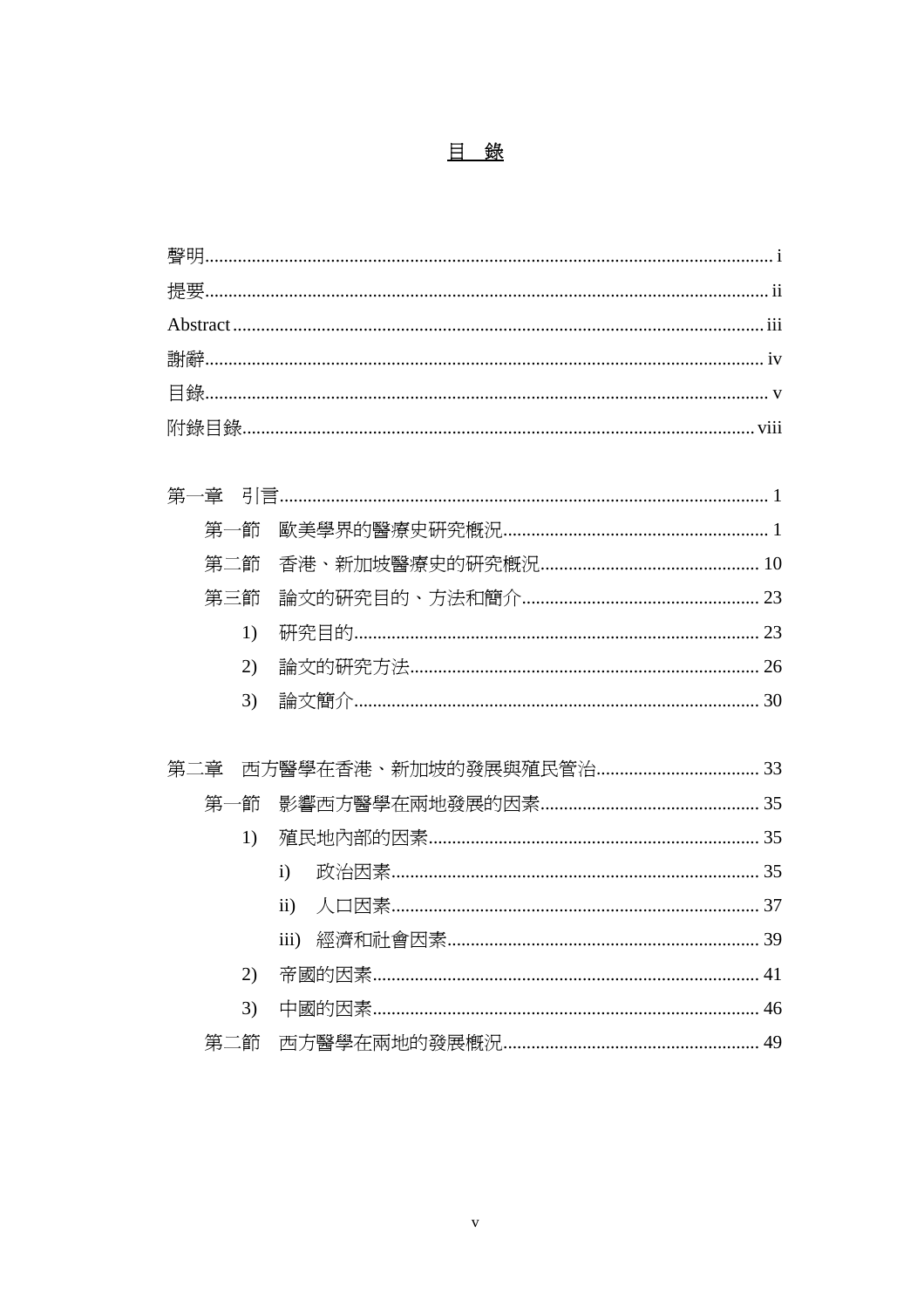| 第三章 |     |    |                       |  |
|-----|-----|----|-----------------------|--|
|     | 第   | ∸節 |                       |  |
|     |     | 1) |                       |  |
|     |     |    | $\mathbf{i}$          |  |
|     |     |    | $\mathbf{ii}$         |  |
|     |     | 2) |                       |  |
|     |     |    | $\mathbf{i}$          |  |
|     |     |    | $\mathbf{ii}$         |  |
|     |     | 3) |                       |  |
|     |     |    | $\mathbf{i}$          |  |
|     |     |    | $\mathbf{ii}$         |  |
|     | 第二節 |    | 香港、新加坡醫療政策對醫院發展的影響 93 |  |
|     |     | 1) |                       |  |
|     |     | 2) |                       |  |
|     |     | 3) |                       |  |
|     |     | 4) |                       |  |
|     |     | 5) |                       |  |
|     |     | 6) |                       |  |
| 第四章 |     |    |                       |  |
|     |     |    |                       |  |
|     |     | 1) |                       |  |
|     |     | 2) |                       |  |
|     |     | 3) |                       |  |
|     |     | 4) |                       |  |
|     |     | 5) |                       |  |
|     | 第二節 |    |                       |  |
|     |     | 1) |                       |  |
|     |     | 2) |                       |  |
|     |     | 3) |                       |  |
|     |     | 4) |                       |  |